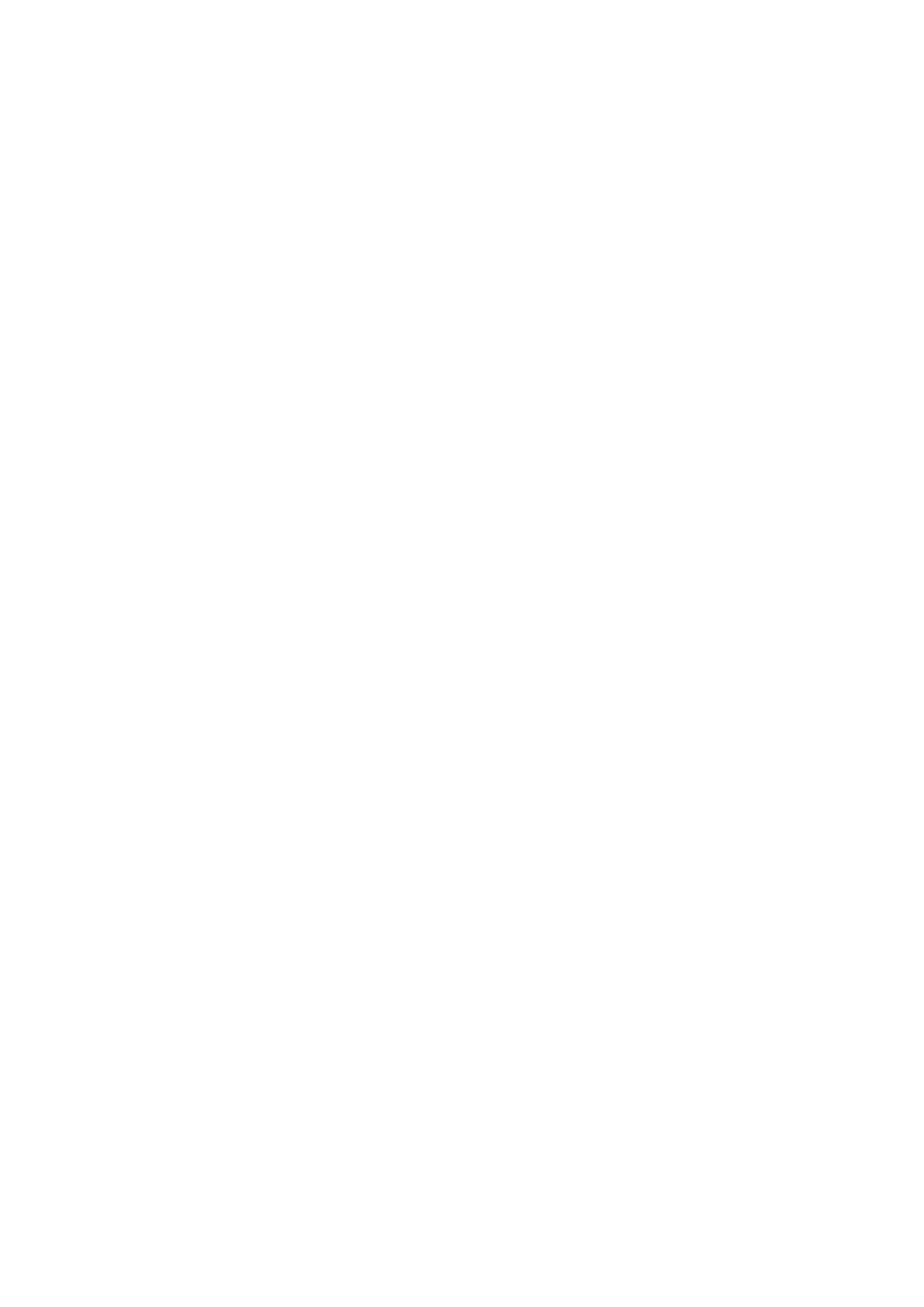### **CONTENTS**

| 1.1          |                                                                                                                                               |
|--------------|-----------------------------------------------------------------------------------------------------------------------------------------------|
| 1.2          |                                                                                                                                               |
| 1.3          |                                                                                                                                               |
| 1.4          |                                                                                                                                               |
| 1.5          |                                                                                                                                               |
| 1.6          |                                                                                                                                               |
| 1.7          |                                                                                                                                               |
| 1.8          |                                                                                                                                               |
| $\mathbf{2}$ |                                                                                                                                               |
| 2.1          |                                                                                                                                               |
| 2.2          |                                                                                                                                               |
| 2.3          |                                                                                                                                               |
| 2.4          |                                                                                                                                               |
| 2.5          |                                                                                                                                               |
| 2.6          |                                                                                                                                               |
| 2.7          |                                                                                                                                               |
| 2.8          |                                                                                                                                               |
|              | The nature and purpose of prayer in the home and of private prayer  15<br>The nature, features, history and purpose of celebrating Shabbat 19 |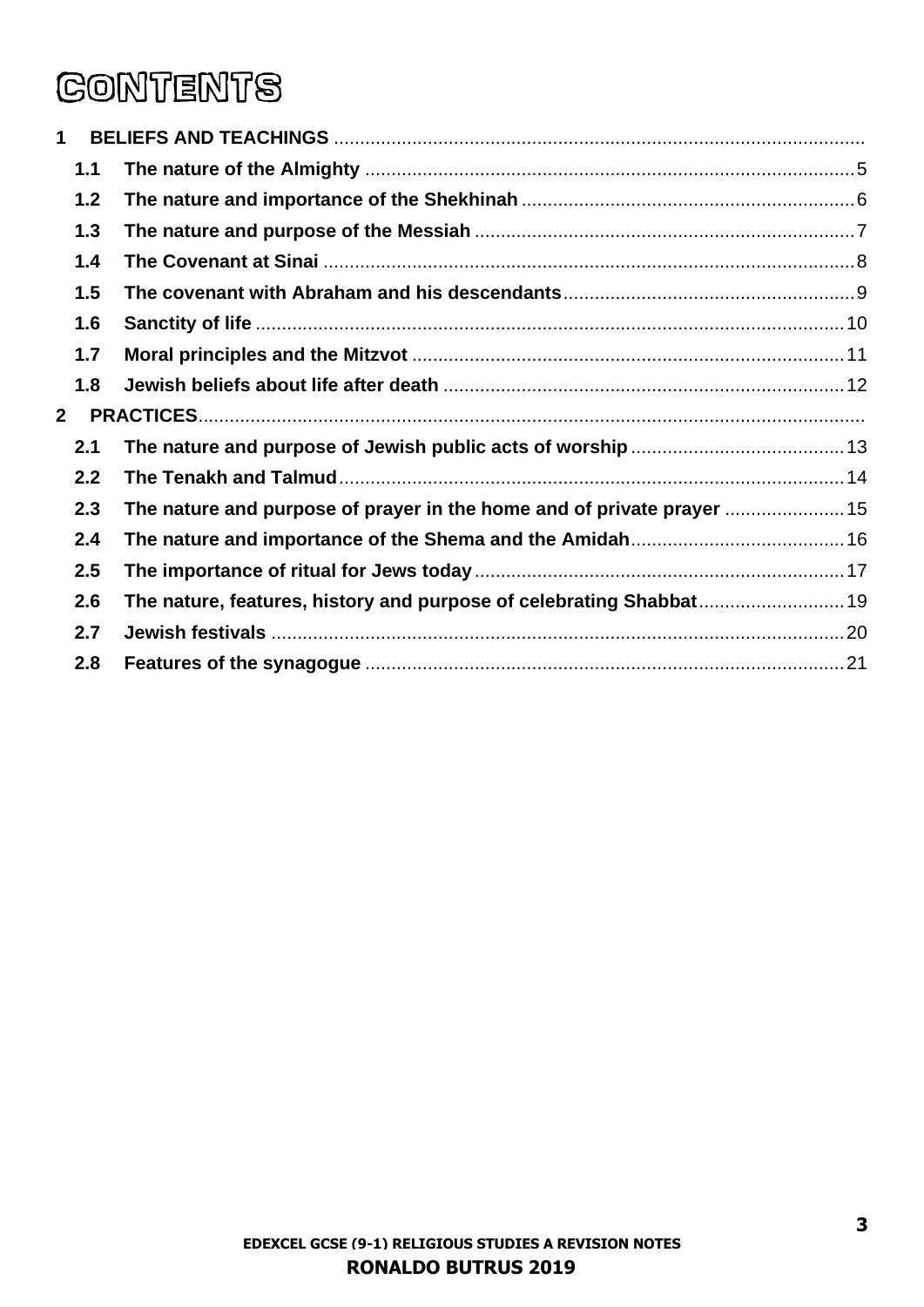#### **1 THIS IS A SPECIFICATION CHAPTER**

#### **1.1 This is a specification subchapter**

This is a source of wisdom and authority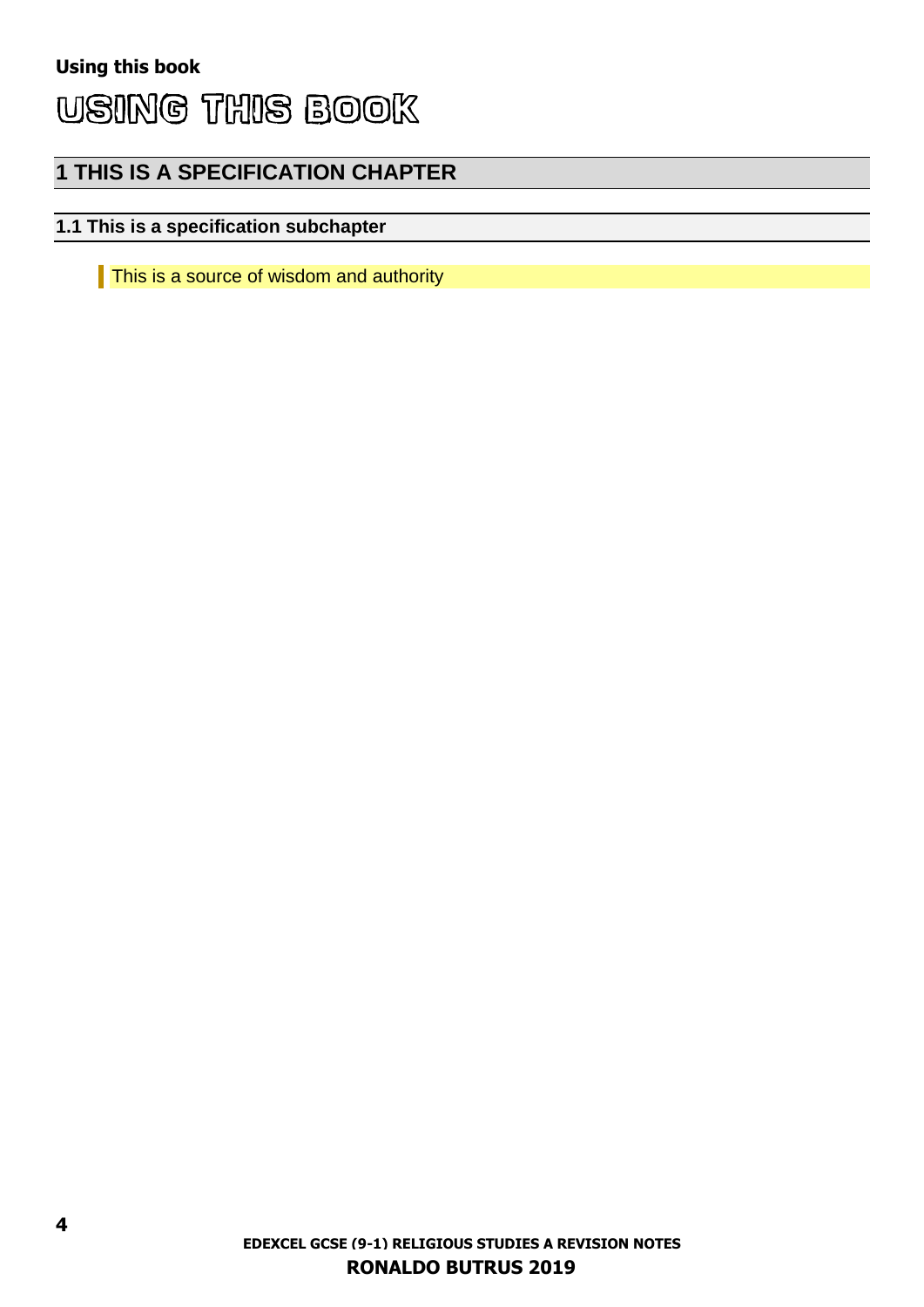#### <span id="page-4-0"></span>**1 BELIEFS AND TEACHINGS**

#### <span id="page-4-1"></span>**1.1 The nature of the Almighty**

- **One**:
	- impossible to divide into parts
	- makes Judaism monotheistic **"The Lord our God, the Lord is one"** *– Deuteronomy 4 (in Shema)*
- **Creator**:
	- created all of universe
	- shows His omnipotence
		- **"the Lord formed man of dust from the ground"** *– Genesis 2*
- **Law-Giver**:
	- gave Torah (containing 613 Mitzvot) to Moses
	- shows His father-like nature
		- **"the Lord is our lawgiver"** *– Isaiah 33*
- **Judge**:
	- based on how well the Mitzvot are obeyed
	- part of the Covenant at Sinai
		- **"the Lord is our judge"** *– Isaiah 33*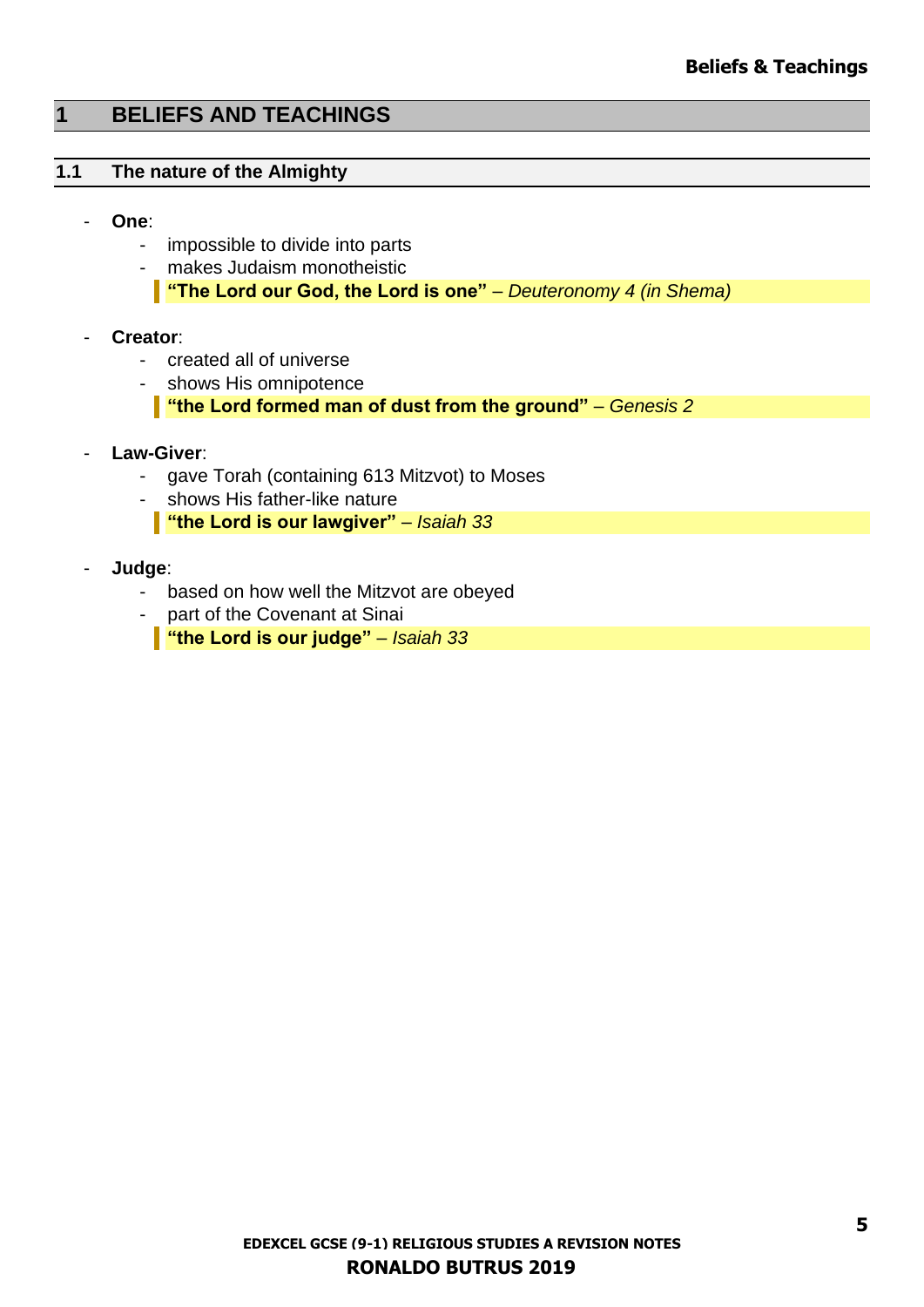#### **Section 1**

#### <span id="page-5-0"></span>**1.2 The nature and importance of the Shekhinah**

- The **Shekhinah** is the divine presence of God in the world.
- In the Tenakh:

**"My Presence will go [with you], and I will give you rest"** *– Exodus 33 (guiding Moses)* **"the glory of the Lord filled the House"** *– 2 Chronicles 7 (Temple)* **"the entire Mount Sinai smoked because the Lord had descended upon it in fire"** *– Exodus 19 (giving the Commandments)* **"I saw the Lord seated on a throne, high and exalted and the rain of his robe filled the Temple"** *– Isaiah 6 (choosing the Tabernacle)*

- Divergent understandings of the Shekinhah:
	- can only be present in a minvan
		- **"Whenever ten are gathered for prayer, there the Shekhinah rests"**  *– Talmud Sanhedrin 39*
	- can be present whenever two or more are praying together **"when two sit together and words of Torah pass between them, the Shekhinah is in their midst"** *– Perkei Avot 3*
	- is a light created to be a link between God and the world
	- is an expression for God's relation to the world
	- is another name for God
- Importance of the Shekhinah:
	- the **Temple and Mount Sinai are important places** due to His presence
	- **presence of Shekhinah at Sinai shows that God gave the Mitzvot**
	- **gives hope** for coming across the Shekhinah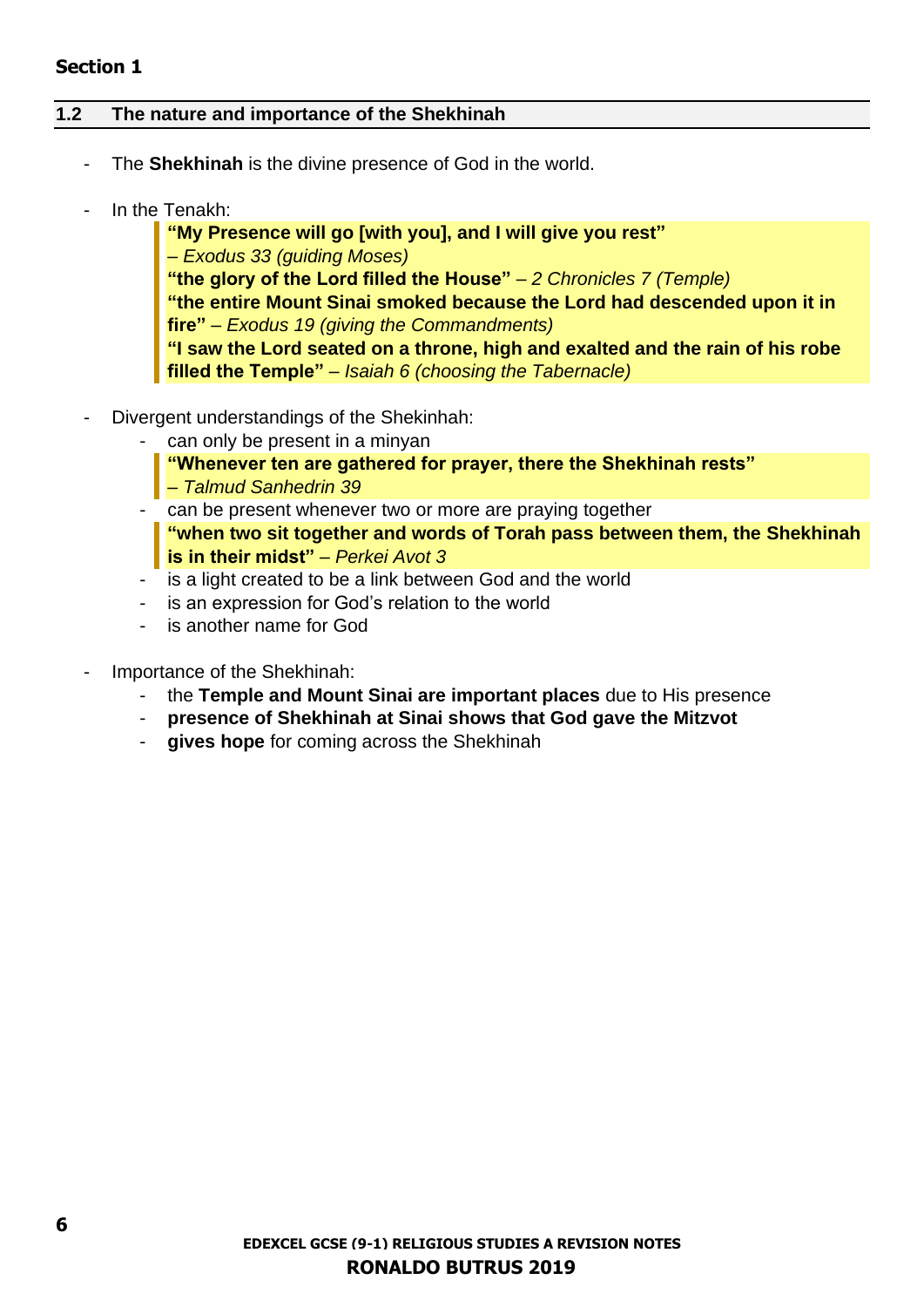#### <span id="page-6-0"></span>**1.3 The nature and purpose of the Messiah**

- The Messiah will:
	- enforce Jewish law in the land
		- **"A king will reign and prosper and he will administer justice and righteousness in the land"** *– Jeremiah 23*
	- **bring peace** between nations **"the people of Judah will be safe, and the people of Israel will live in peace"** *– Jeremiah 23*
	- **retrieve the Promised Land "and they shall dwell on their land"** *– Jeremiah 23*
	- **be a descendant of King David**
		- **"I, the Lord, promise that there will always be a descendant of David to be king of Israel"** *– Jeremiah 23*
	- **rebuild the Temple** and re-establish worship within **"there will always be priests from the tribe of Levi to serve me"** *– Jeremiah 33*
- Nature of the Messianic Age:
	- the **'anointed one' will become King** of Israel at the end of time
	- only **described in the Nevi'im** (prophets)
	- an **ancient idea to reassure Jews** forced into exile
- Importance of the Messiah / Messianic Age:
	- **reassures Jews that there will be peace** one day
	- **reassures Jews that the Promised Land** is to come
	- **motivates Jews to do Tikkun Olam** (acts to prepare for the Messiah):
		- prayer
		- charity work
		- **EXECUTE:** strengthening communities
- Orthodox understandings of the Messiah:
	- referred to as Olam Ha-Ba, it will be a time of **complete peace**
	- **everyone will recognise the Jewish God** as the one and only
	- all **Jews living in exile will be returned** to Israel
- Divergent understandings of the Messiah and the Messianic Age:
	- **Orthodox:** Messiah will come to Earth, He will rule over the world
	- **Reform:** Messianic Age can be brought by doing Tikkun Olam, as one community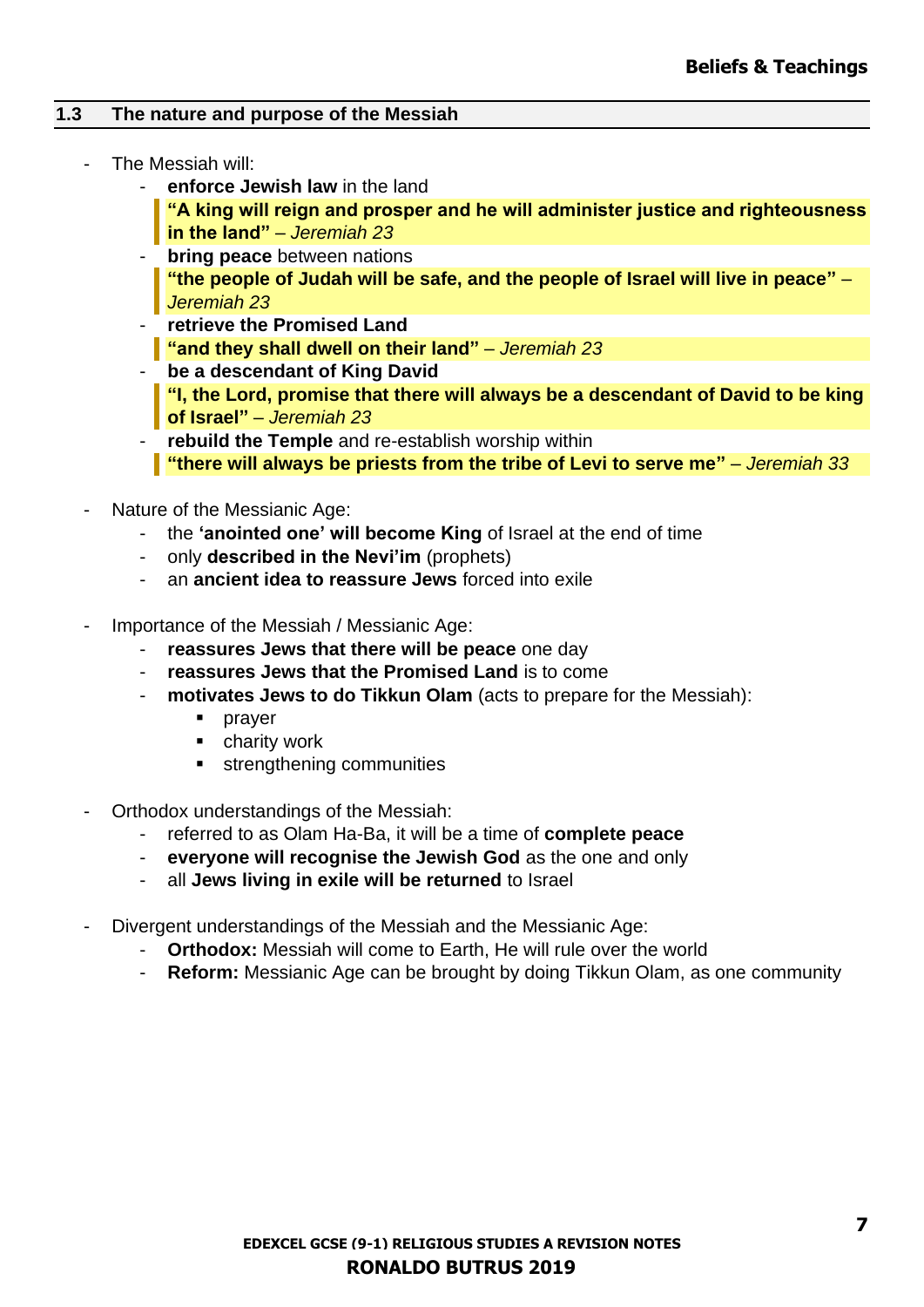#### **Section 1**

#### <span id="page-7-0"></span>**1.4 The Covenant at Sinai**

- God made a covenant with all the Jewish people:
	- gave the **Decalogue** (Ten Commandments)
	- **identified Jews as God's chosen people**
	- **an eternal covenant**
	- said that those who **followed the Decalogue would be rewarded**
	- said that those who **disobeyed the Decalogue would be punished**
- Moses in the Covenant:
	- a prophet chosen by God
	- given the Talmud, or Oral Law
	- the 'representative' of all the Jews in agreeing to the Covenant

**"You shall not recognise the gods of others in My presence" "You shall not make yourself a carved image" "You shall not take the name of Hashem, your God, in vain" "Remember the Sabbath day to sanctify it" "Honour your father and mother" "You shall not kill" "You shall not commit adultery" "You shall not steal" "You shall not bear false witness against your fellow" "You shall not covet your fellow's house […] nor anything that belongs to your fellow"**

*– Exodus 20*

- Divergent understandings of importance of Decalogue today:
	- the **Law is still the most important part of the Tenakh**
	- **Decalogue is still completely followed** today
	- **some laws are outdated**, e.g. animal sacrifices
	- **read three times a year** (Deuteronomy, Exodus, and during Shavuot)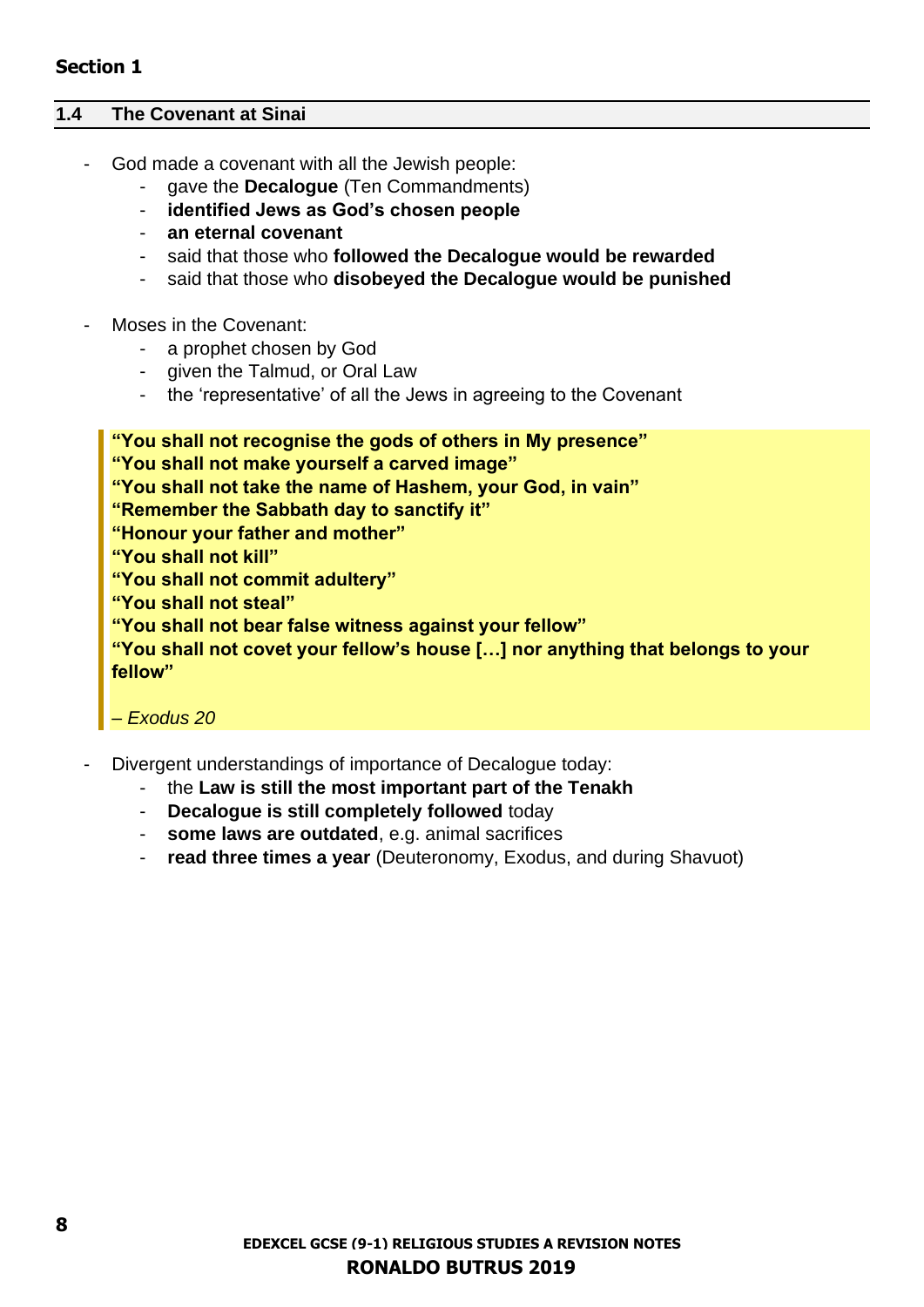#### <span id="page-8-0"></span>**1.5 The covenant with Abraham and his descendants**

- Nature and history of the Abrahamic Covenant:
	- God told Abraham to leave his home and family in return of land and descendants
	- Abraham sealed the covenant by circumcising himself and the males in his family
	- God tested Abraham ten times, the final being to sacrifice his son
	- Abraham had a son named Isaac despite his wife being too old to conceive
	- Isaac's son fathered 12 sons who established the 12 tribes of Israel
- Abraham in the Covenant:
	- Abraham is the **founder of monotheistic religions**
	- Abraham, Isaac (son) and Jacob (grandson) are the **Patriarchs of Judaism "I will ratify My covenant […] as an everlasting covenant, to be a God to you and to your offspring after you"** *– Genesis 17*
- Importance of Promised Land today:
	- land of Israel remains central to Judaism (e.g. prayers facing Jerusalem)
	- **prayers for a return to Israel** are included in Sabbath and festivals
	- **living outside Israel may be viewed as a form of exile** by some Jews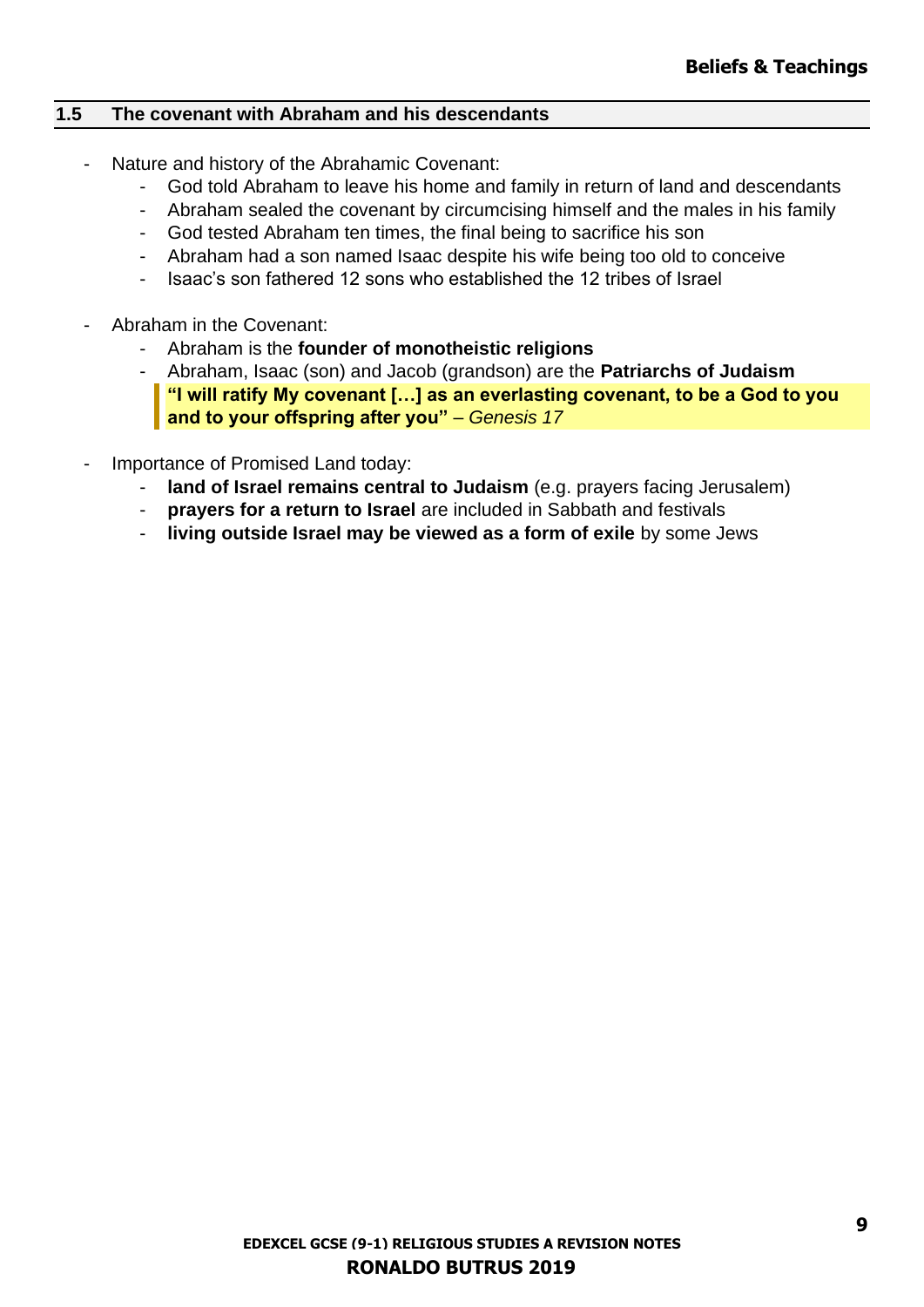#### <span id="page-9-0"></span>**1.6 Sanctity of life**

- **Pikuach Nefesh** is the Jewish belief about the primacy of life, that the preservation of human life overrides virtually every other Jewish law.
- Why human life is holy for Jews:
	- **life is given by God "So God created man in His image"** *– Genesis 1*
	- since everyone is a descendant of a single person, **killing one means killing all**
- Pikuach Nefesh:
	- when a person's life is in danger, **almost any Mitzvah can be broken**, except:
		- murder
		- idolatry
		- incest
		- adultery
	- Jews believe they should **live by the Torah, not die because of it**
		- Jews **may do work on Shabbat to save a life**, e.g.:
			- rescuing a drowning child
			- breaking a door to let a trapped child escape
			- moving rubble from a collapsed wall to save a child
			- extinguish a fire to save a life

**"If one is seized by a ravenous hunger, he may be given to eat even unclean things until his eyes are enlightened"** *– Talmud Yoma 83*

**"One may extinguish and isolate [the fire] in the case of a conflagration"** *– Talmud Yoma 84*

- Divergent understandings of Pikuach Nefesh today:
	- **abortions** to save a mother's life is mandatory as she is more important than her unborn child
	- **euthanasia**, suicide and assisted suicide are forbidden
	- it may be permissible to **end artificially prolonged life**
	- **doctors can answer emergency calls** on Shabbat
	- organ donation should **not endanger the life of the donor**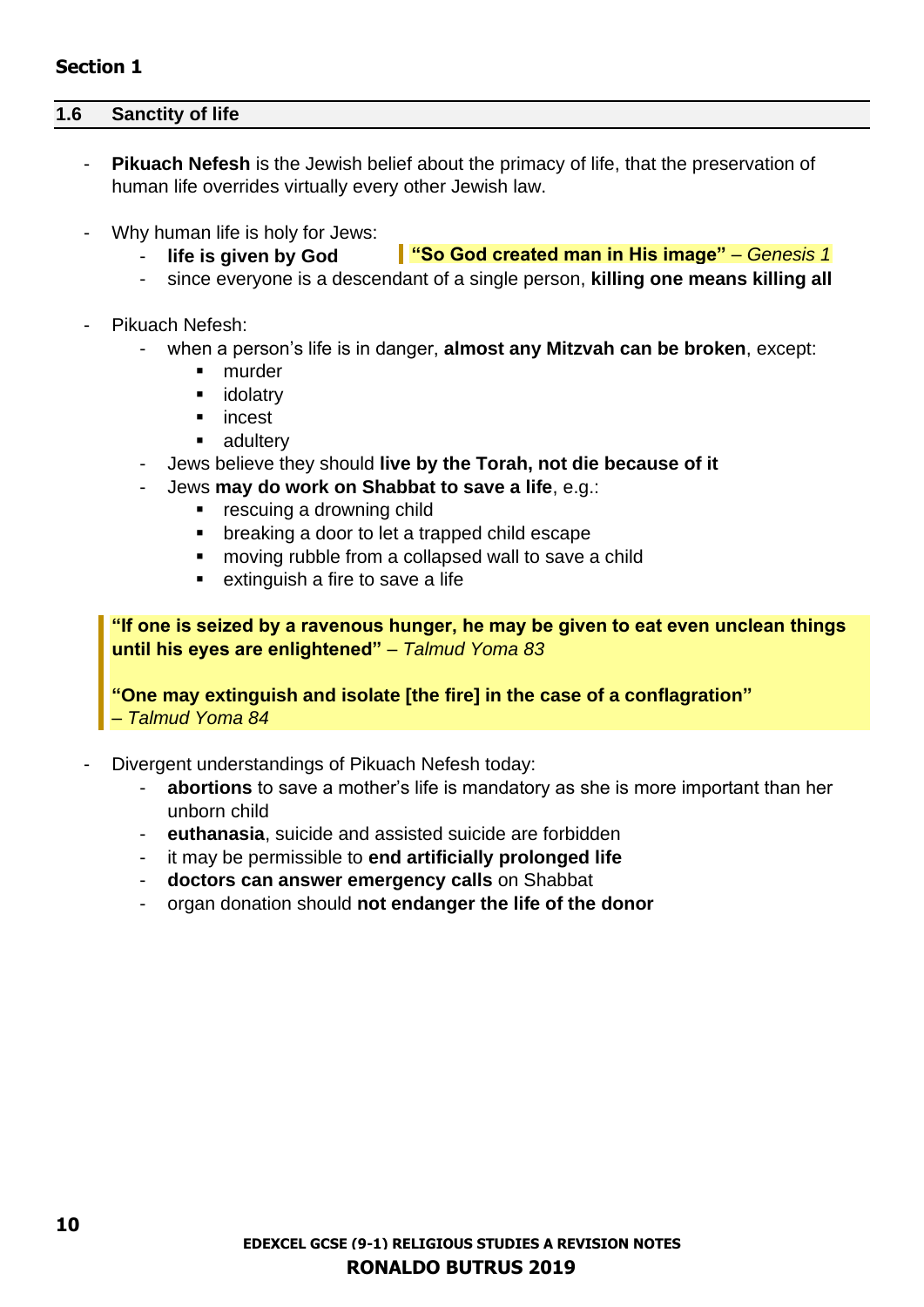#### <span id="page-10-0"></span>**1.7 Moral principles and the Mitzvot**

- Nature and importance of the Mitzvot:
	- **given to Moses by God** as part of a Covenant
	- **Halakhah** is a guide to a good Jewish life
	- **Orthodox Jews** believe it is the **literal Word of God**
	- **Reform Jews** believe it is only **divinely inspired**
	- **Maimonides compiled the Mishneh Torah**, a compilation of all the Mitzvot, called the Sefer Madda
- Importance of relationship between keeping the Mitzvot and free will:
	- some believe God **predetermines fate**
	- some believe God **is omniscient of fate**, but doesn't determine it
	- it is **a duty to obey the Mitzvot** because God will reward obedience and punish disobedience

**"I present before you today a blessing and a curse"** *– Deuteronomy 11*

- Mitzvot between humans and the Almighty:
	- observing the Mitzvot **shows gratitude to God**
	- thereby living a good Jewish life **strengthens one's relationship with God**
	- **praying before meals involves the Almighty** in human life
- Mitzvot between humans:
	- performing a **Mitzvah** (good deed) includes:
		- visiting the sick
		- comforting mourners
		- **•** feeding the hungry
		- helping the poor
- Divergent understandings of the importance of the Mitzvot today:
	- **many laws are no longer practised**, e.g. animal sacrifices
	- **modern issues not mentioned in Mitzvot**, so Jews turn to Rabbis and the Talmud
	- **some modern decisions are controversial** in respect of the Mitzvot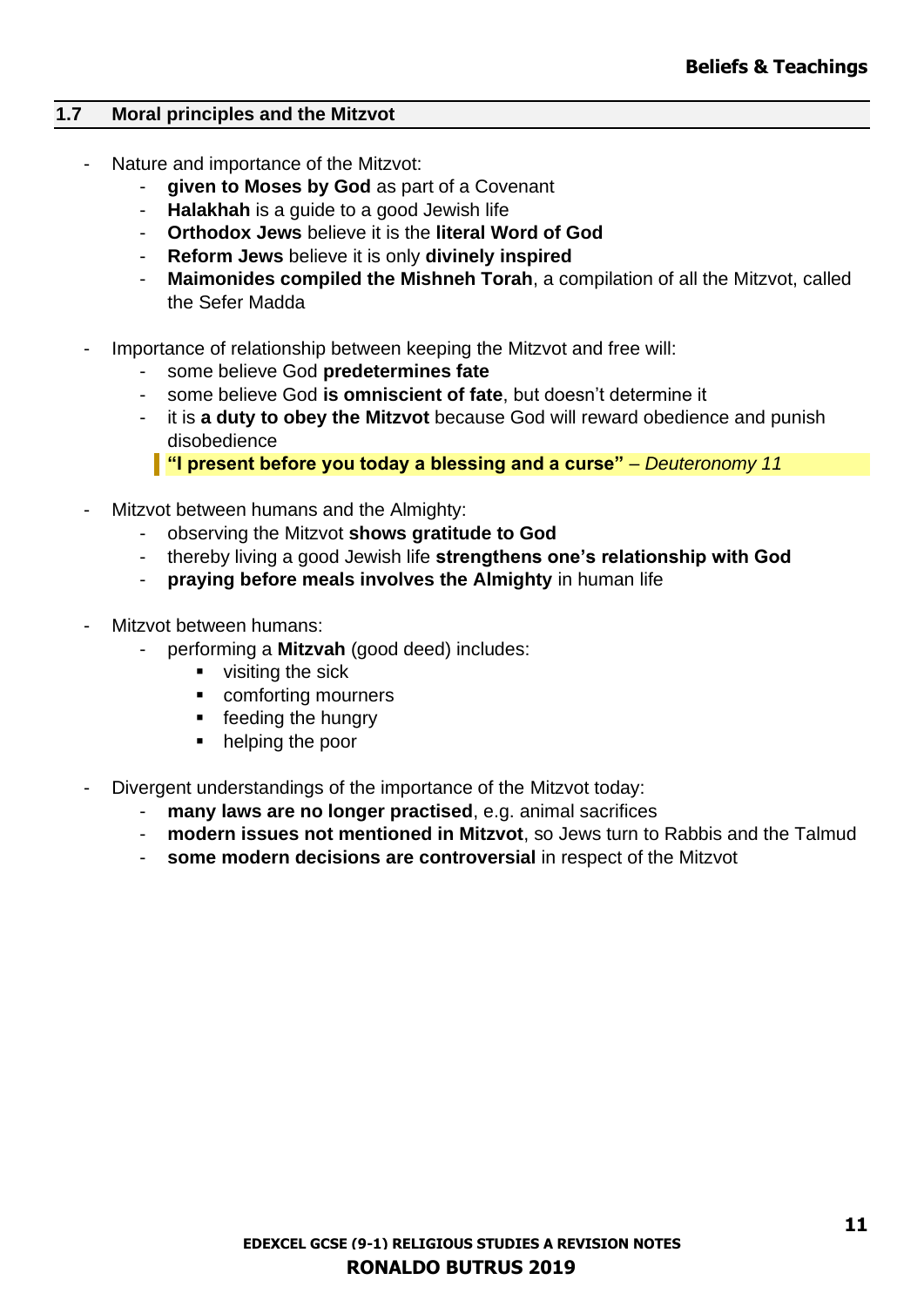#### <span id="page-11-0"></span>**1.8 Jewish beliefs about life after death**

| <b>Orthodox Jews</b>                          | <b>Reform Jews</b>                         |
|-----------------------------------------------|--------------------------------------------|
| - Messiah will come to lead a Messianic Age   | - reject belief of Messiah                 |
| - God will judge how well the Mosaic          | - Olam Ha-Ba (the world to come)           |
| Covenant was kept                             | - generally less agreement on what happens |
| - righteous will resurrect and live in Israel | after death                                |

Jewish teachings about life after death:

**"Thus the dust returns to the ground, as it was, and the spirit returns to the God Who gave it"** *– Ecclesiastes 12*

- the **body rots** away
- the **soul goes to God**, i.e. in Gan Eden
- Nature of resurrection and judgement:

**"Many of those who sleep in the dusty earth shall awaken: these for everlasting life and these for shame, for everlasting abhorrence"** *– Daniel 12*

- God will judge each soul following resurrection, and they will go to either:
	- **Gan Eden:** for the righteous, with God
	- **Gehinnom:** purification of the soul before moving to Gan Eden
	- Jews generally believe there is no 'hell'
- Importance of belief in life after death today:
	- one of the **Thirteen Principles of Faith**
	- **judgement as an incentive** to live a good life
	- **teaching of the Talmud**, which all Jews follow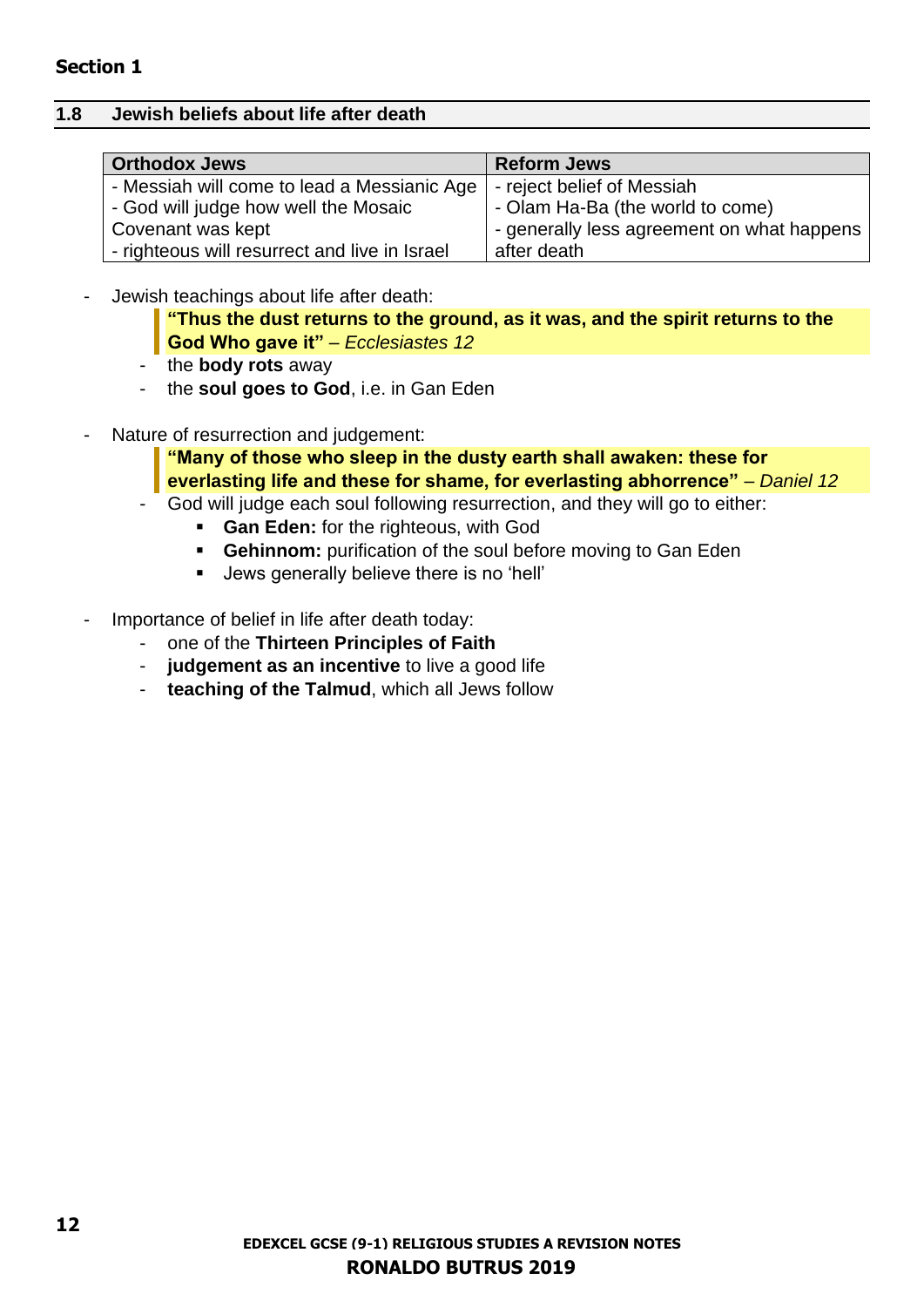#### <span id="page-12-0"></span>**2 PRACTICES**

#### <span id="page-12-1"></span>**2.1 The nature and purpose of Jewish public acts of worship**

**"My vows to Hashem I will pay […] in the courtyards of the House of Hashem"**  *– Psalm 116*

- Nature of Jewish public worship:
	- the **synagogue** is the Jewish place of worship
	- the **Kaddish** is said in the presence of a minyan (ten men)
	- prayer is usually done **towards Jerusalem** (the Promised Land)
	- the **Siddur** is a book of daily prayers Jews follow
- Purpose of Jewish public worship:
	- public worship **unites families and friends**
	- **some prayers can only be said with others**, e.g. the Kaddish
	- the **outcome of worship can influence a Jew's life**, e.g. Torah study
- Nature of synagogue services:
	- there is a **Torah reading**
	- the **Rabbi gives a sermon**, which relates to daily life
	- **Shabbat services take place on Friday evening and Saturday morning**, and feature longer Torah readings
- Purpose of synagogue services:
	- **unite local community**
	- **reminder of global Jewish community**
	- **opportunity to visit the House of God**
	- **sermon may well affect a Jew's life**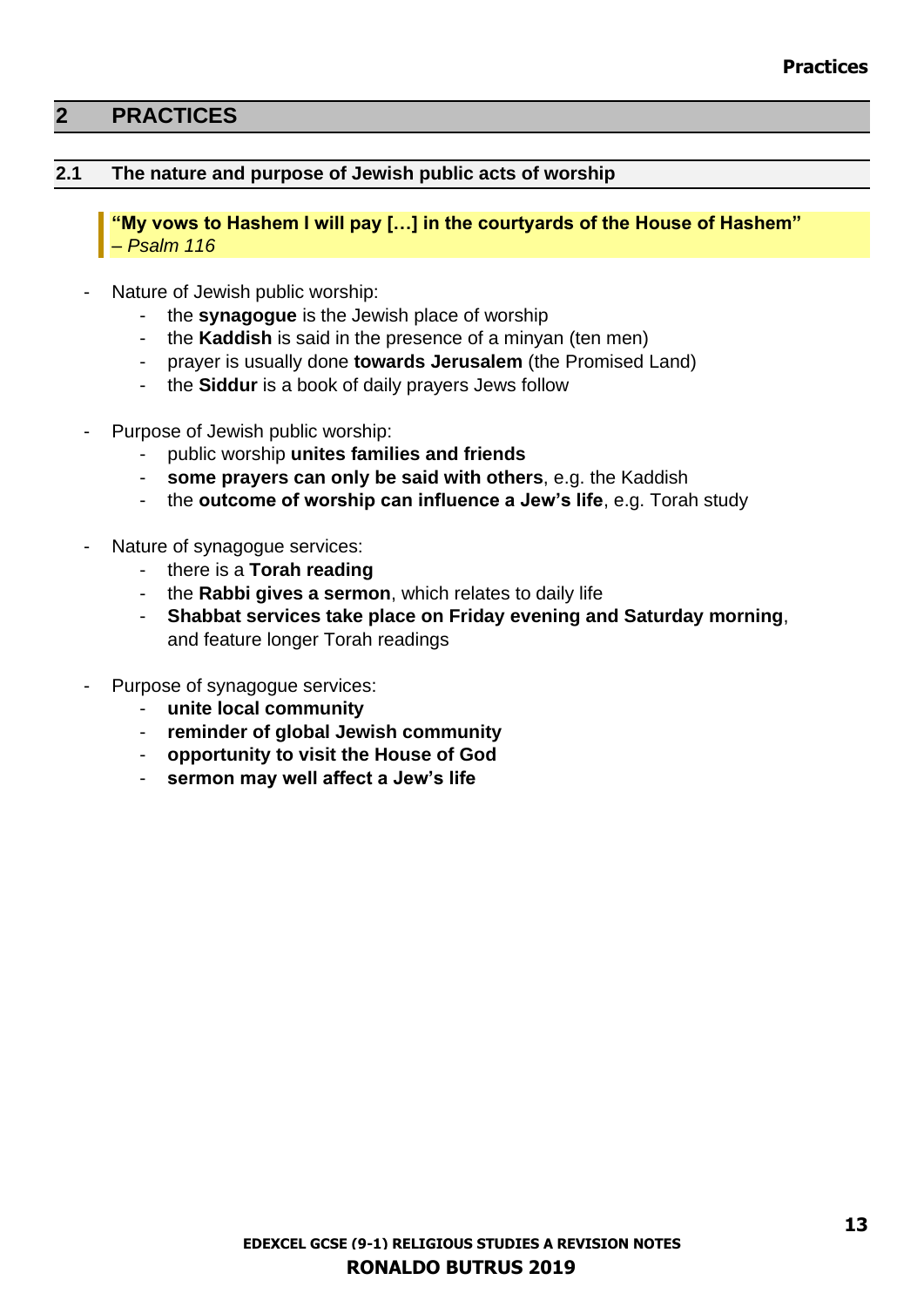#### <span id="page-13-0"></span>**2.2 The Tenakh and Talmud**

- Nature and purpose of Tenakh:
	- **composed of** the **T**orah *(Law)*, **N**evi'im *(prophets)* and **K**etuvim *(writings)*:
		- Torah: *contains Jewish Laws for all Jews to follow*
		- Nevi'im: *contains the teachings of the Prophets*
		- Ketuvim: *contains the writings of Judaism*
	- **most sacred object** in Judaism
	- the Torah is **stored in the Ark** in the synagogue
	- **Orthodox Jews** believe the Torah is the **literal Word of God**
	- **Reform Jews** believe it is the **divinely inspired Word of God**
- Nature and purpose of the Talmud:
	- is the **oral teaching** given to Moses by God
	- passed down by oral tradition and **written 1000 years later**
	- **composed of** the **Mishnah** (core text) and the **Gemara** (Rabbinical analysis)
	- a **source of Jewish legal teaching and decision**

#### **"If [man] has acquired words of the Torah, he has attained afterlife"** *– Perkei Avot 2*

- Jewish food laws:
	- **food laws** include:
		- separation of meat and dairy (as it is unethical to cook an animal in its milk)
		- animals must have split hooves
		- animals must eat plants
		- animals should not be injured upon sacrifice
		- sea creatures must have fins and scales
	- **kashrut:** the term given to Jewish food laws
	- **kosher:** food that is 'fit to eat' under kashrut
	- **treifah:** food that is 'torn' and unclean to eat

#### **"Every animal that parts the hoof and has the hoof cloven in two and chews the cud, among the animals, you may eat"** *– Deuteronomy 14*

- Divergent implications of kashrut today:
	- some Reform/Liberal Jews do not observe all kashrut
	- most Jews refrain from eating pork
	- some laws are followed for health reasons not religious reasons
	- some laws create challenges, e.g. separation of milk and dairy during preparation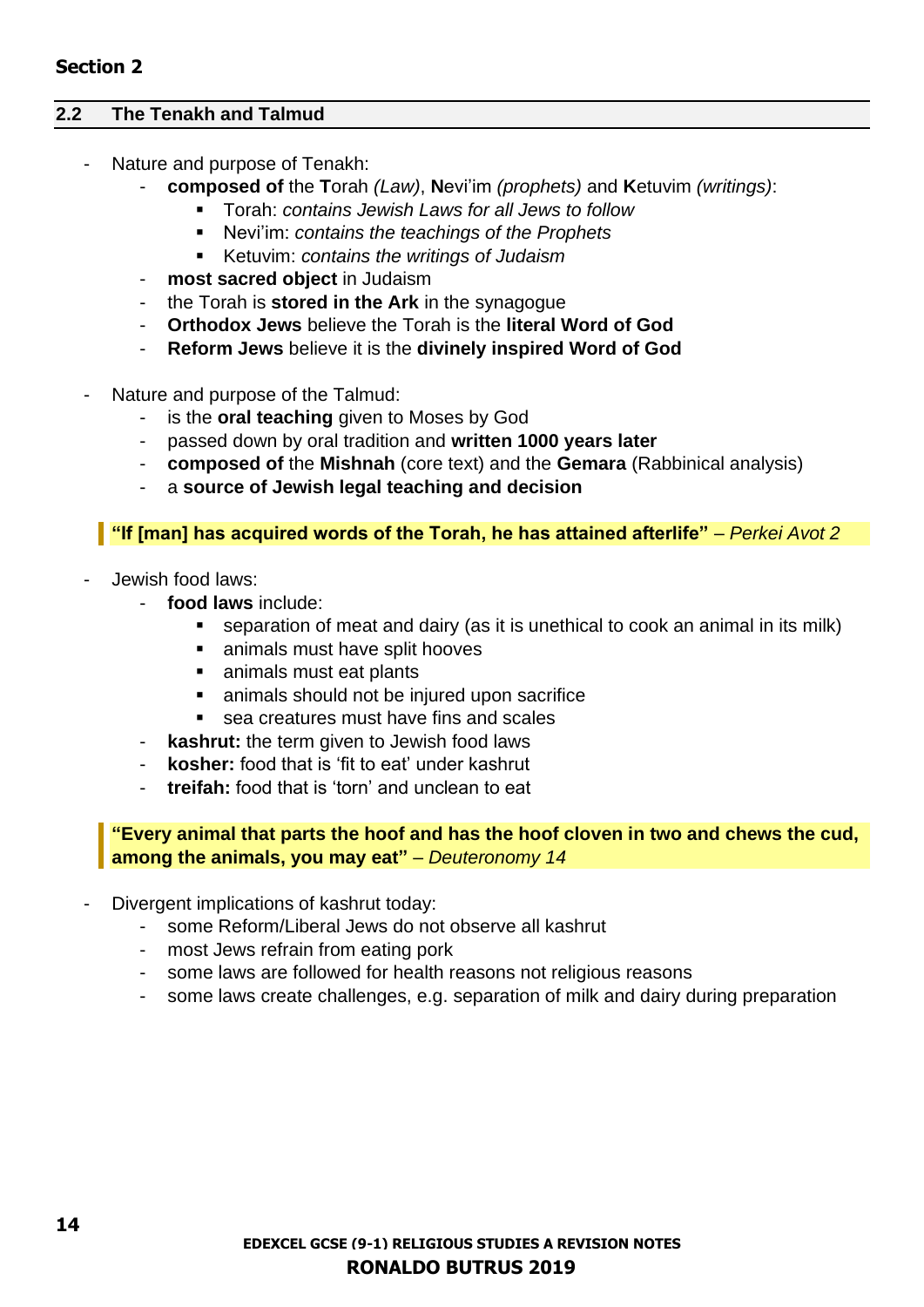#### <span id="page-14-0"></span>**2.3 The nature and purpose of prayer in the home and of private prayer**

- Nature and purpose of prayer in the home:
	- most Jews **cannot attend the synagogue daily**
	- prayers are said **before and after meals**
	- prayer **unites the family**, especially during Shabbat
- Nature and purpose of private prayer:
	- Jews are **encouraged to pray three times a day**
	- private prayer **can be of praise, request or thanks**
- Nature and purpose of prayer three times a day:
	- **Orthodox Jews pray at least three time**s a day
	- **Reform Jews pray whenever** they want
	- the prayers said are typically:
		- morning: *Modeh Ani (giving thanks for gift of life) / Shema / Amidah*
		- noon: *Psalm 145 (praise) / Amidah / Aleinu*
		- evening: *Shema / Amidah / Aleinu*

**"Evening, morning and non, I supplicate and moan"** *– Psalm 55*

- Importance of having different types of prayers:
	- **different moods**
	- **different situations**
	- **some prayers must be private**, others must be said in public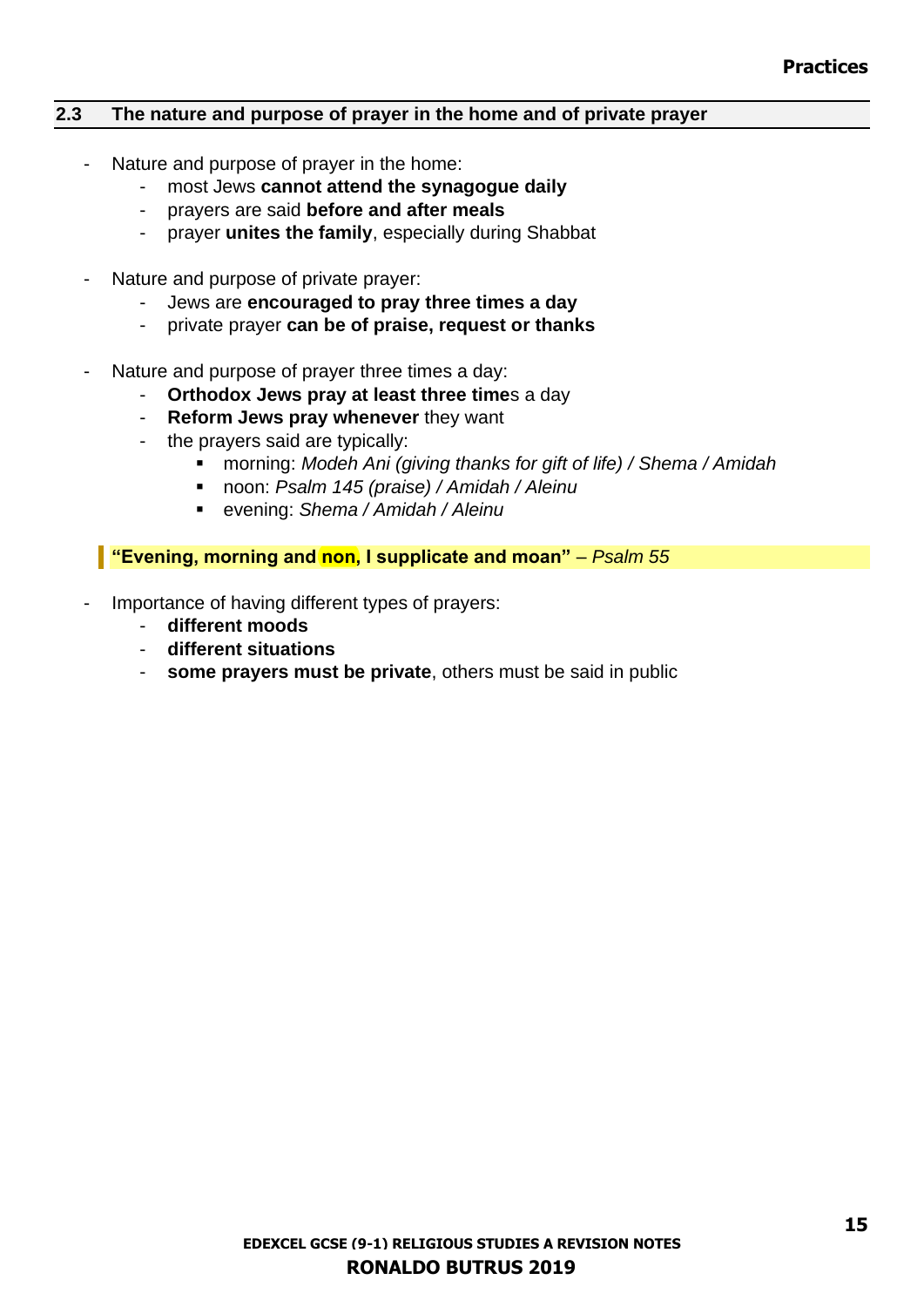#### **Section 2**

#### <span id="page-15-0"></span>**2.4 The nature and importance of the Shema and the Amidah**

#### **"Hear O Israel, Hashem is our God, Hashem is One"** *– The Shema*

- The **Shema** is the Jewish declaration of faith:
	- **most important prayer** in Judaism
	- **recited twice a day** in morning and evening services
	- **found twice in the Tenakh** (Deuteronomy and Numbers)
	- **contained in the Mezuza**
- A **mezuza** is a container attached to doorposts in Jewish homes containing the Shema.
- It is a reminder of *God's presence* and of the *monotheistic nature of Judaism*.
- The **Amidah** is a prayer consisting of blessings recited while worshippers stand:
	- also known as the **HaTefillah**, or 'standing prayer'
	- contains a **varying number of blessings**
	- **worshippers rock from side to side** to mimic a candle's flame trying to rise to God
- Uses of the Shema:
	- **in the morning and evening** *as a reminder of God*
	- in the **mezuza**, which contains the Shema, *as a reminder of God's presence*
- Uses of the Amidah:
	- said **three times a day** *to keep God in daily life*
	- said **during synagogue services** *to receive God's blessings*
- Importance of the Shema:
	- declares Judaism as a **monotheistic religion**
	- **contains many important beliefs** about God
- Importance of the Amidah:
	- **core part** of every Jewish service
	- features praise, request and thanks, which are all **central to a relationship** with God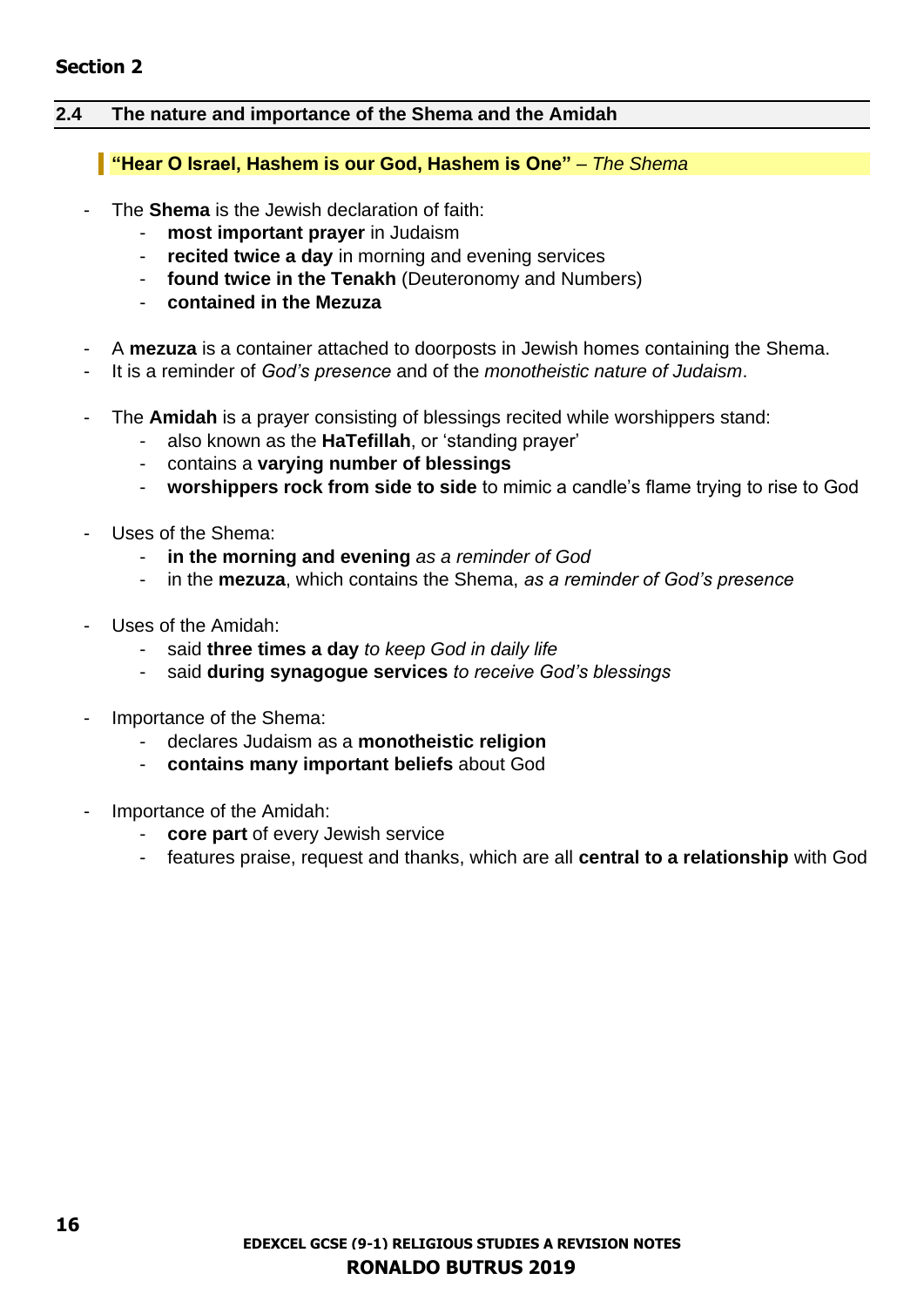#### <span id="page-16-0"></span>**2.5 The importance of ritual for Jews today**

- Birth ceremonies:
	- life begins as a baby emerges halfway from the mother's womb
	- newborn babies are pure and free from sin
	- a mother undergoes Temple rituals for purification after giving birth
	- she cannot touch anything sacred for:
		- $\bullet$  boys:  $7 + 33$  days
		- girls: 14 + 66 days (must relax further as she has created another creator)
	- there is a mikvah (ritual bath) after 7/14 days and after bleeding has stopped **"[the mother] may not touch anything sacred and she may not enter the Sanctuary"** *– Leviticus 12*
	- a Hebrew name is given to the child:
		- boys: given during Brit Milah
		- **·** girls: given in synagogue
	- boys are circumcised (Brit Milah):
		- universally observed mitzvot
		- according to Abrahamic Covenant
		- **•** performed by a mohel (religiously trained person)

**"Abraham circumcised his son Isaac […] as God had commanded him"**  *– Genesis 21*

- Bar Mitzvah (boys):
	- at age of 13
	- can lead a synagogue service afterwards
	- learns to read Hebrew from Torah
- Bat Mitzvah (girls):
	- at age of 12 (or in Reform synagogues, 13 like the boys)
	- learns to cook challah (plaited bread for Shabbat)
	- learns to perform important preparations in the home
	- in Reform/Liberal synagogues, a girl may also read from the Torah
- Marriage:
	- a **Kiddushin** is a ritual engagement
	- a **Nisuin** is a full marriage
	- bride and groom **do not see each other for a week** before the wedding (Orthodox)
	- a **Ketubah** (marriage contract) is signed by the couple
	- marriage takes place under a **chupa (special canopy)**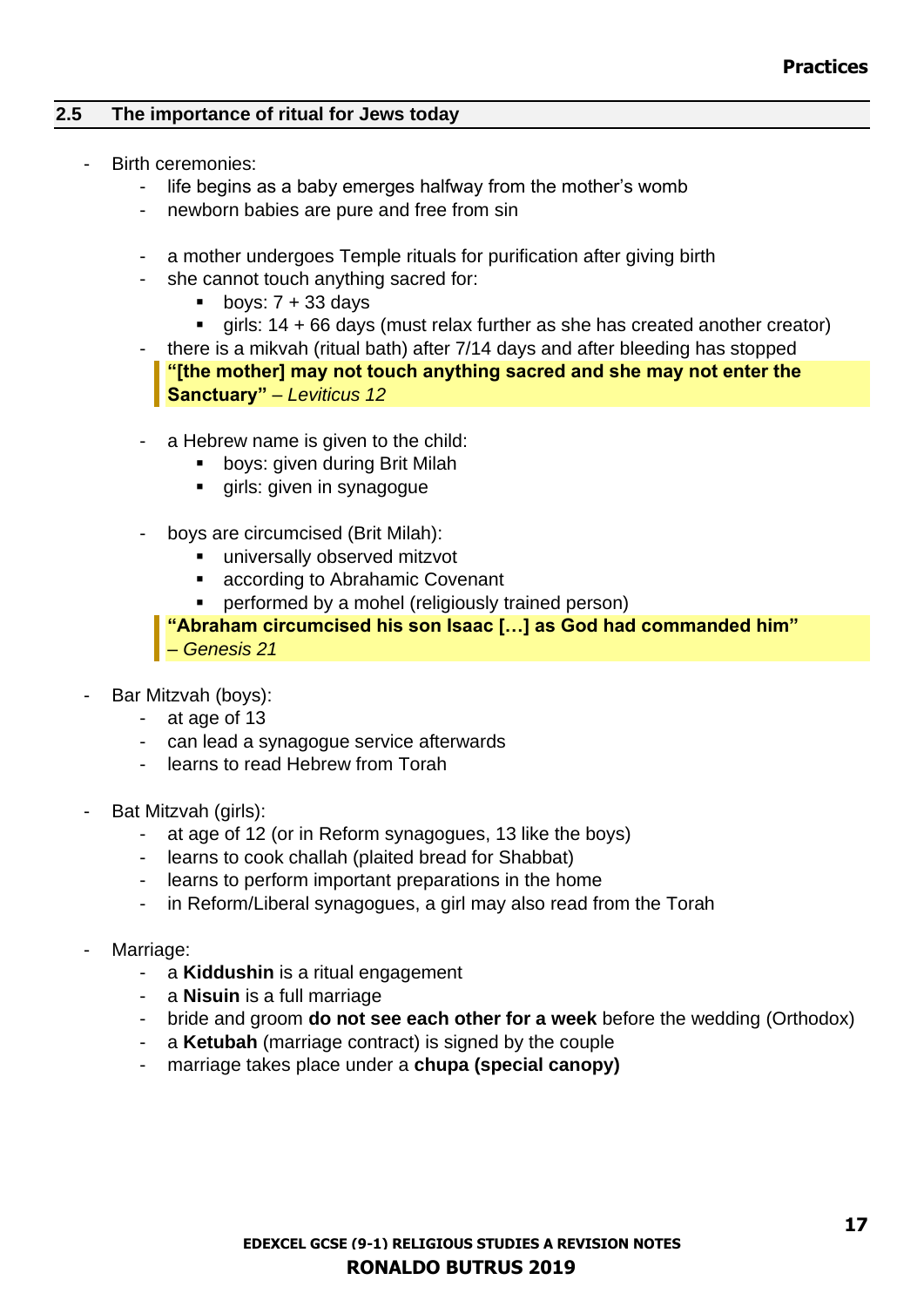#### **Section 2**

- Mourning ceremonies:
	- **Orthodox Jews** may **tear their clothes** as Jacob did in Genesis
	- **Reform Jews** may **wear a torn black ribbon**
	- parts of Jewish mourning ceremonies:
		- **funeral:**
			- burial rather than cremation
			- candles are lit
			- body is supervised at all times before burial
			- body is wrapped in a linen shroud (men also wrapped in tallit)
			- entirely at cemetery (home is considered a place for life not death)
			- hands washed outside to signify leaving death behind
		- **avelut** (period of mourning) consists of shiva, sheloshim and yud-bet chodesh
		- **EXTES 15 Shiva:** first 7 days after burial no work is done, all stay at home to pray
		- sheloshim: first 30 days after burial normal life but no parties
		- **yud-bet chodesh:** year following loss of parent (extended sheloshim)
		- **yahrzeit:** annual anniversary of death yahrzeit candle is lit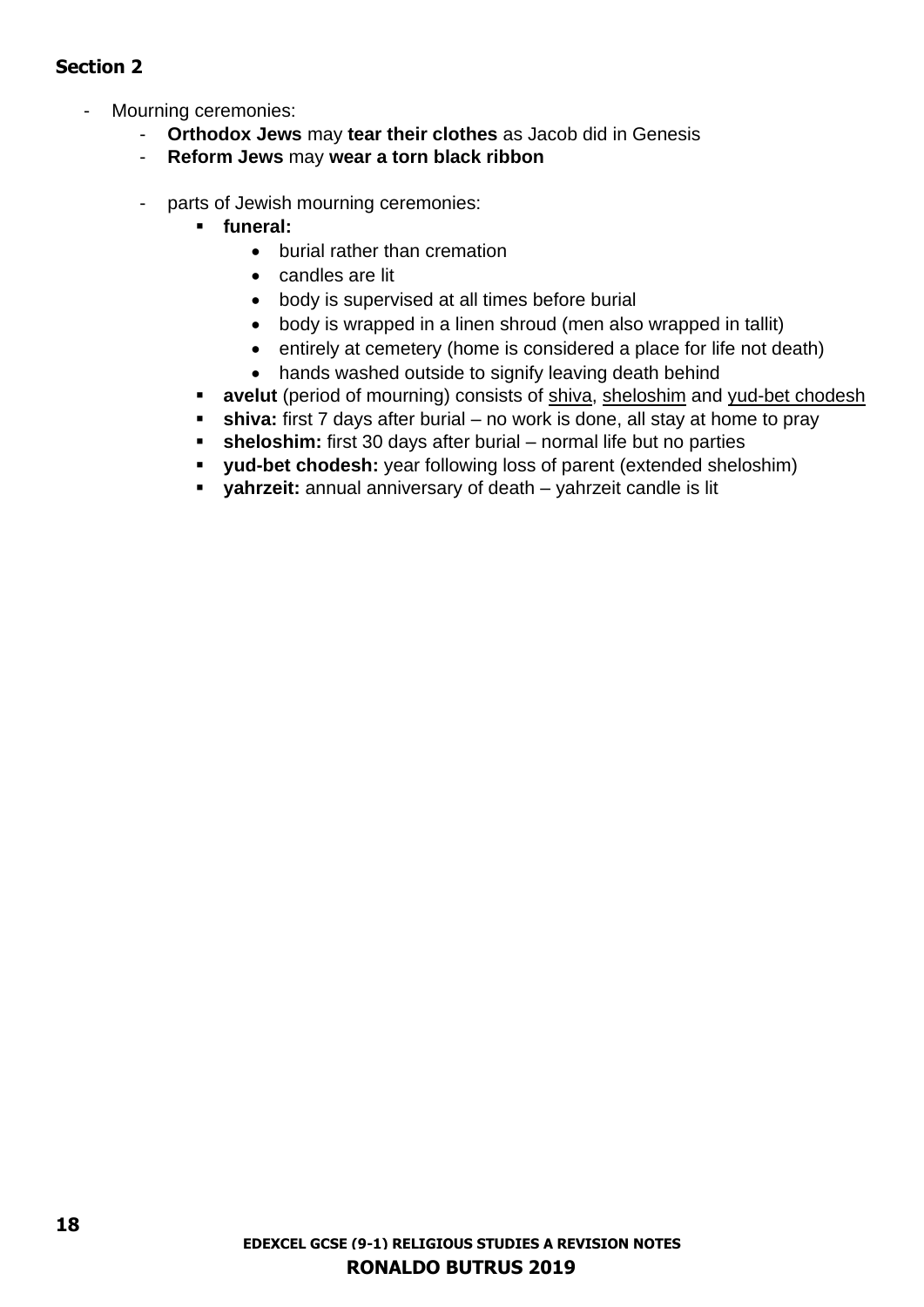#### <span id="page-18-0"></span>**2.6 The nature, features, history and purpose of celebrating Shabbat**

#### **"on the seventh day He rested and was refreshed"** *– Exodus 31*

- Nature and purpose of Shabbat:
	- **in the home:**
		- house cleaned and tidied
		- candles lit
		- **Example 1** Friday evening meal
		- hymns sung
		- Havdalah blessing over wine and lighting of candle marks end of Shabbat
		- overflowing Kiddish cup symbolises overflowing joy
	- **in the synagogue:** (lasts approximately 2 hours)
		- Amidah facing Jerusalem
		- Shema
		- Torah reading
		- Rabbi's sermon
		- Aleinu
		- Kaddish
		- Adon Olam hymn ('Master of the World')
- Importance of Shabbat:
	- a **form of observing the mitzvot** and showing gratitude to God
	- **core part** of Jewish practices
	- opportunity for **family to connect and enjoy** their time
	- **poses challenges** for modern Jews which strengthens their faith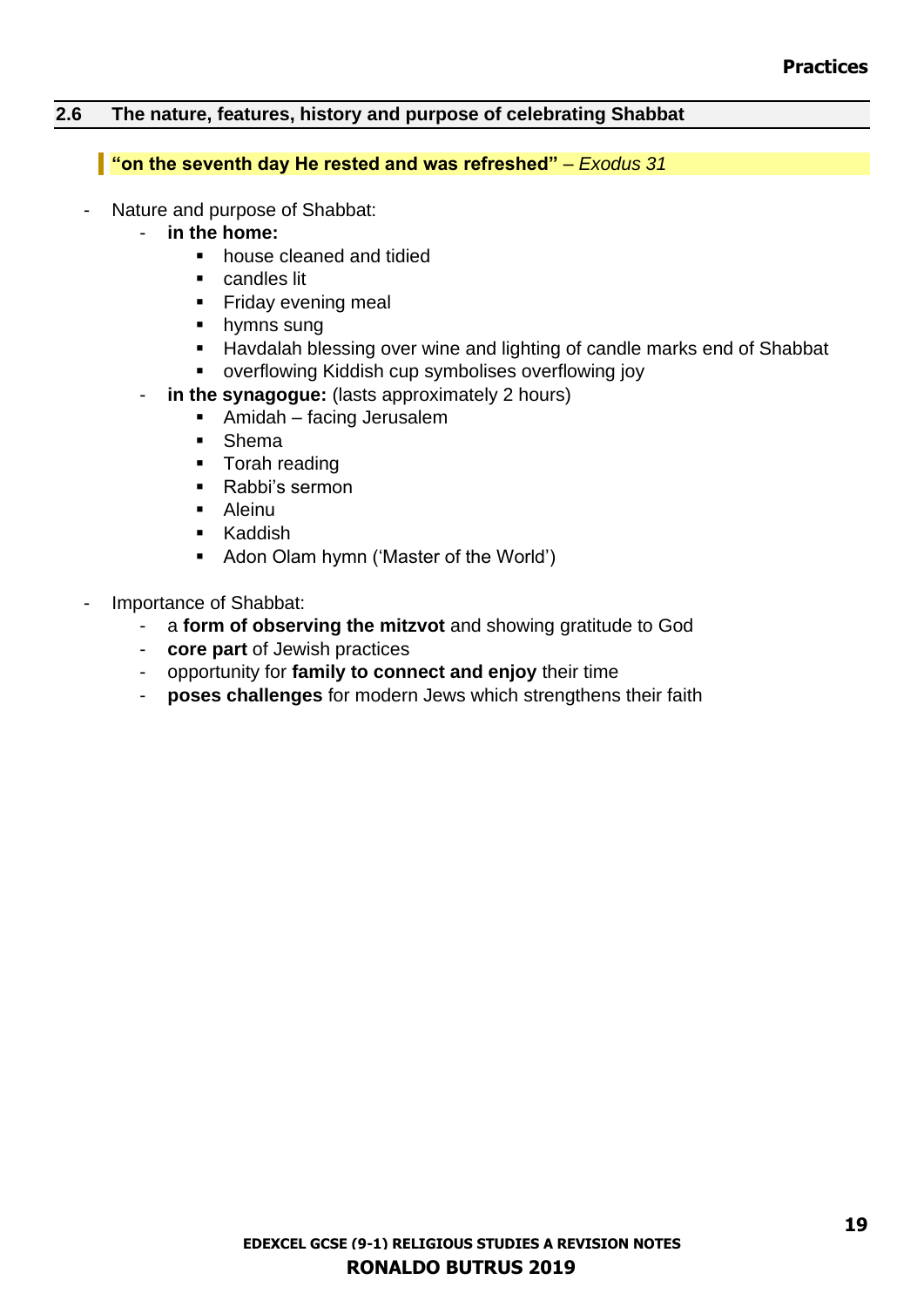#### <span id="page-19-0"></span>**2.7 Jewish festivals**

- History of Jewish festivals:
	- Rosh Hashanah has historically marked the start of the new year
	- Pesach is based on the Passover, when the Angel of Death passed over Egypt
	- the date of Yom Kippur (10<sup>th</sup> day of the  $7<sup>th</sup>$  month) is based on Leviticus 16:29

**"In the seventh month, on the first of the month, there shall be a day of rest for you"**  *– Leviticus 23*

- Rosh Hashanah:
	- means 'Head of the Year', or New Year
	- celebrated over two days (one day in Reform communities)
	- taught in Mishnah that God judged each person on this day
	- a time to reflect on behaviour and make peace
	- synagogue service ends with wishes of a good year to come
	- the shofar is blown as a final call for repentance
- Yom Kippur:
	- means 'Day of Atonement'
	- holiest day of the year
	- Jews seek forgiveness from one another then from God
	- many fast for 25 hours
	- evening synagogue service allows Jews to cancel promises they cannot keep
	- white clothing is worn to symbolise purity
- Pesach:
	- means 'Passover' and is based on the passing of the Angel of Death over Egypt
	- all chametz (leaven) is removed from the house
	- lasts 8 days and features the Seder Meal
	- the Seder is symbolic and follows an order set out in the Haggadah
- Shavuot:
	- celebrates giving of Law on Mount Sinai and the wheat harvest
	- Jews traditionally took wheat to the Temple
	- marks 49 days from Pesach
	- lasts 1 day in Israel and 2 days in Diaspora
	- synagogue is decorated with greenery
- Sukkot:
	- happens 4 days after Yom Kippur
	- marks the end of summer and the start of the autumn fruit harvest
	- also called the Feast of Booths, as a reminder of their dwelling places during the wilderness years
	- lasts 8 days and is a period of holiday and hospitality
	- less significant in Orthodox Judaism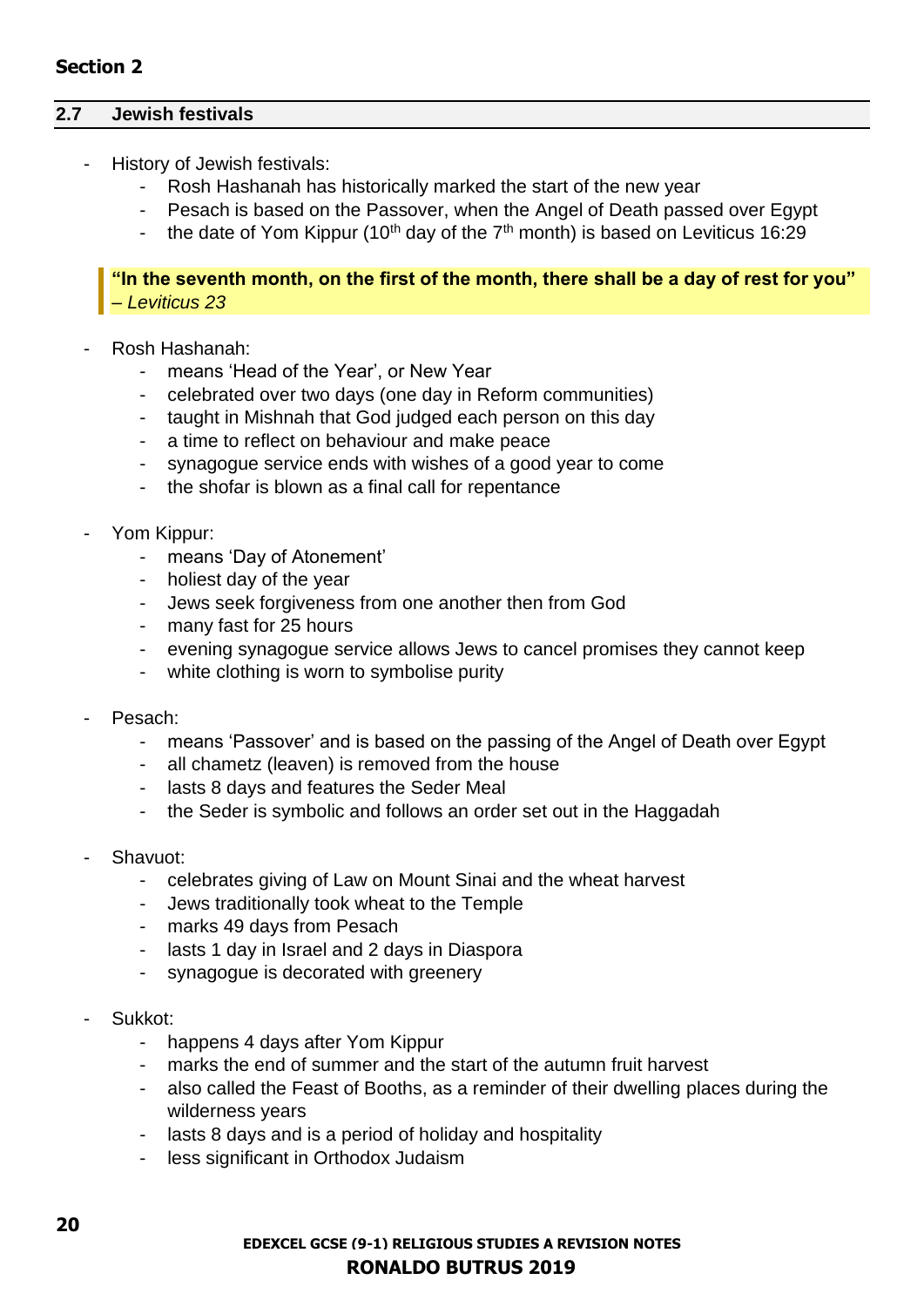#### <span id="page-20-0"></span>**2.8 Features of the synagogue**

#### **"A multitude of people is a king's glory"** *– Proverbs 14*

- Orthodox Jews:
	- **facing Jerusalem:** shows desire to reach Promised Land
	- **layout:** three sides of seating facing bimah and ark on fourth side
	- **other details:**
		- men and women sit separately to avoid distraction
		- women cover heads for modesty
		- no music
- Reform/Liberal Jews:
	- **facing Jerusalem:** synagogue may not face Jerusalem but worshippers do
	- layout: ark and bimah may be at the front and all seating facing one direction
	- **other details:**
		- men and women may sit together
		- women may wear a kippah or tallit
		- musical instruments may be used
- Uses of the synagogue:
	- synagogue services
	- Hebrew classes
	- Torah study
	- adult education classes
	- vouth clubs
	- charity events
- Objects of devotion:
	- **yad:** reading stick for the Torah so as not to touch the sacred scroll
	- **Torah Scroll:** stored in the Ark to keep it safe
	- **menorah:** six-branched candle stick as commnded in Exodus 25
	- **ner tamid:** 'eternal light' above the Ark as a reminder of God's eternal nature

#### **"they shall take to you pure olive oil, crushed for lighting, to kindle the lamps continually."** *– Exodus 20*